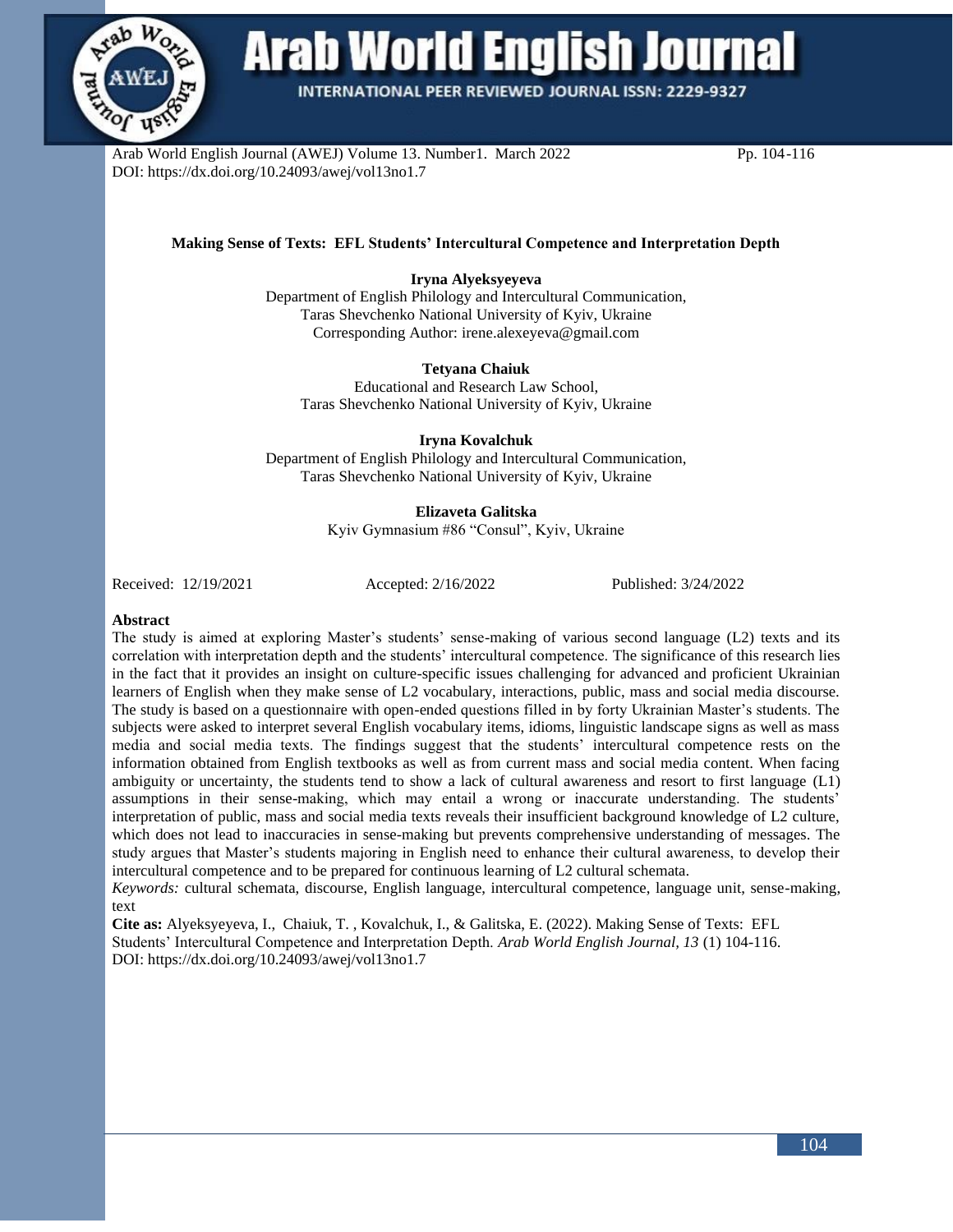#### **Introduction**

 The goals of foreign language teaching become more challenging as students advance in their linguistic mastery. When learners are at the initial stage of the second language (L2) acquisition, teachers aim at equipping them with standard phrases used to cope with recurrent everyday situations. This stage presupposes mastering the language basics. As communicative situations gradually become ever more diverse and complicated, learners start realizing the multiplicity of communicative situations in a foreign language: they become aware that understanding may be culture-bound, i.e., knowledge of vocabulary and grammar is not enough for sense-making. In other words, L2 texts processing requires more than linguistic competence. In fact, learning a foreign language occurs along with the "relativization of what seems to the learner to be the natural language of their own identities and the realization that these are cultural and socially constructed" (Byram 1997, p.3): learners develop the awareness of culture as a factor that impacts on interpretation of L2 texts and, as a result, develop their intercultural competence.

Though the cultural component is becoming part of English language teaching in Ukraine and specialists are studying how culture may be presented in the classroom (see (Korolova & Popova, 2021)), the significance of this research lies in the fact that it attempts to identify culture-specific problem areas that Ukrainian Master's students who major in English may face when dealing with English texts of various types. Awareness of cultural differences, culture-related cognitive and affective lacunas may help teacher and students choose appropriate coping strategies. Thus, the study seeks to answer the following research questions:

**Question 1:** Are English vocabulary items, dialogical texts, linguistic landscape signs, mass and social media texts equally challenging for Ukrainian Master's students' sense-making?

**Question 2:** How much comprehensive is Ukrainian Master's students' sense-making of culture-specific meanings?

#### **Literature Review**

 Culture has been defined by many outstanding researchers. According to Sapir (1921), it is "the socially inherited assemblage of practices and beliefs that determines the texture of our lives" (p.207). For Goodenough (1957), culture "does not consist of things, people, behavior, or emotions. It is rather an organization of these things. It is the forms of things that people have in mind, their models for perceiving, relating, and otherwise interpreting them" (p.36). Culture is not material: it cannot be reduced to some unique food or clothes 'displayed' to learners explicitly; it comprises of 'cultural schemata', i.e., cultural background knowledge gained through membership in a specific group (Ketchum, 2006). Culture is gradually revealed to language learners through exposure to authentic texts (a book, an item of clothing, a conversation, a piece of news, an image (Marsen, 2006).

 According to Almujaiwel (2018), Awayed-Bishara (2015), Bin Towairesh (2021), Gómez Rodríguez (2015), FL teaching materials provide culturally new texts that shift or even shape learners' perception and interpretation; they are, therefore, conducive to cultural schemata that cover both 'big C' culture (literature, geography, history, and arts) and 'little c' culture (beliefs, customs, and behavior). Research also shows that texts, lexical items and grammatical constructions of English language teaching (ELT) materials may become a means to actualize cultural and ideological messages. In the ELT classroom, however, culture is still seen by teachers as "a body of factual knowledge" (Bouslama & Benaissi 2018, p.126).

 A proficient L2 speaker should master a combination of competencies: linguistic competence (Chomsky, 1965), communicative competence (Hymes, 1972) as well as "transcultural communication competence" (Ting-Toomey 1999) or "intercultural communication competence" (Byram, 1997; Chen & Starosta, 1996). Thus, foreign language students are viewed nowadays as anthropologists (Furstenberg, 2010), and the objective of a proficiency English course lies in providing learners with the tools to extract cultural information from FL teaching materials and reallife texts. Ways to achieve this are highlighted in, for example, Moeller and Nugent (2014) and Chaouche (2016), who discuss reality-based activities used as culture accessing cues and vocabulary-based tasks as a means to identify a lack of intercultural competence. Al Asadi (2020) describes the WebQuest-based method of teaching writing skills to language learners which enhances their intercultural competence. The hands-on approach may be used for theoretical courses as well. The methodology of teaching English word-formation patterns through linguistic landscape signs is elaborated in (Kweldju, 2021)). Bagui and Adder (2020) explore how much Algerian students perceive English literary text from their native cultural perspective and how their reactions to cultural differences are dealt with and transformed into cultural insights by teachers. Razavi and Gilakjani (2020) point out the correlation between teaching cultural content and learners' reading comprehension" (p.317), which brings the scholars to the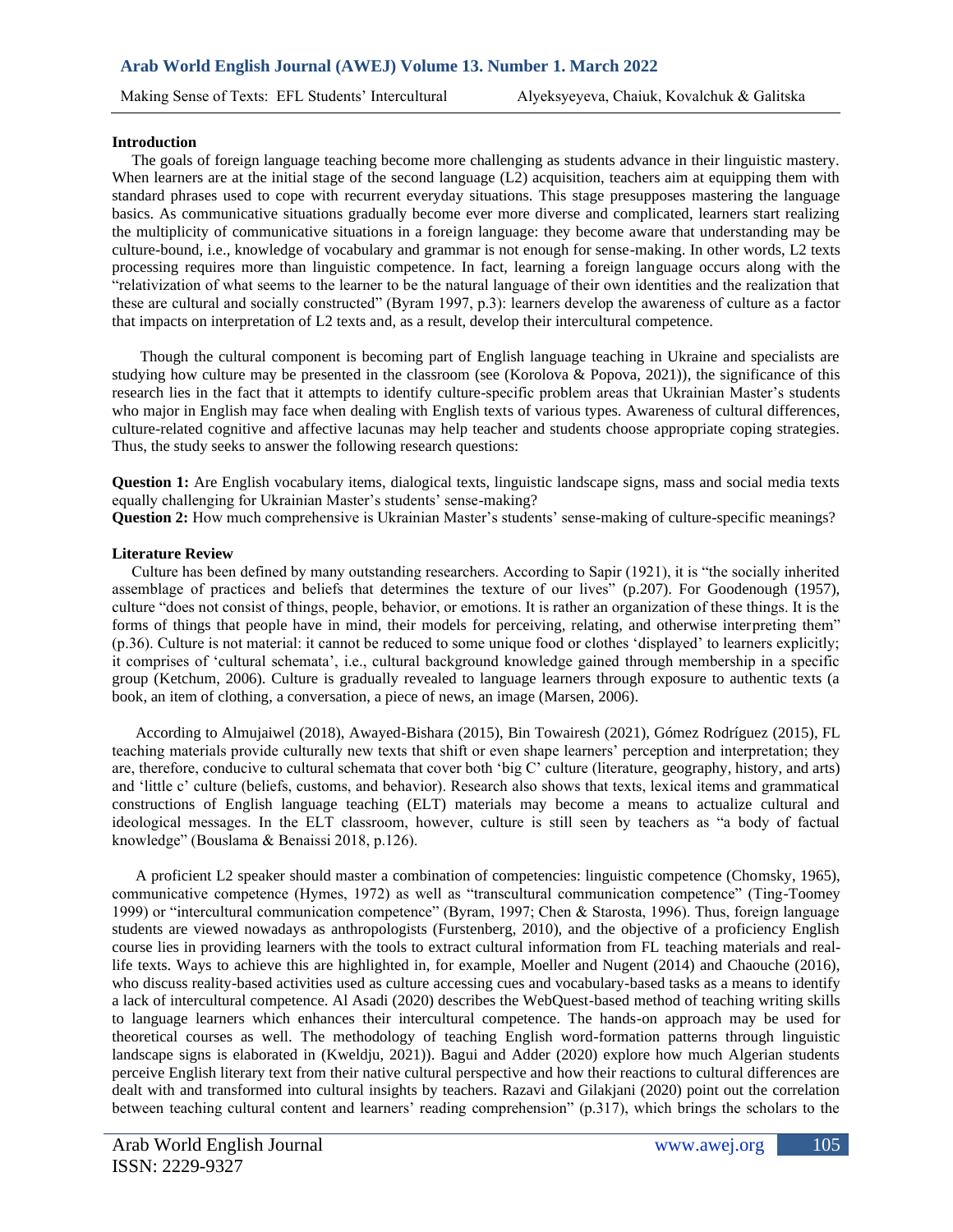conclusion that "culture is a basic element for learners to learn and understand their surrounding" (p.317). However, there has been no study that could shed light on the correlation between C1 and C2 students' intercultural competence and their interpretation of different types of L2 culture.

## **Method**

The researchers employed the method of an open-ended questionnaire that provides an insight into respondents' reasoning, which makes the study qualitative. Yet, the questionnaire does not exclude elements of the quantitative method, though the small sample (forty students) prevents from making generalizations.

## *Participants*

The research made use of convenience sampling, namely forty Master's students (aged 21 – 23, native speakers of Ukrainian) of the department for English Philology and Cross-Cultural Communication in Taras Shevchenko National University of Kyiv, Ukraine, who have been enrolled in the two-year *English Communication Studies and Translation – English, Literature, Translation and Two Western European Languages* program. The Master's students majoring in English as a second language make up a peculiar group because besides being C1 and C2 English learners, these students also benefit from theoretical courses in Communication Studies, Cultural Studies, Cognitive Linguistics and Cross-Cultural Communication Theory. These courses enhance their language mastery and facilitate the immersion in L2 culture. Thus, the program is designed so as to equip Master's students with the courses that help navigate interpersonal, corporate, mass, and intercultural communication. At the time (October, 2020), the students were in their first year of the program.

#### *Instruments*

The questionnaire consisted of three parts, with the first part focusing on testing the students' awareness and ability to identify and explain culture-specific nuances of English lexemes and idioms.

The second part was designed to examine how much the students' stereotypes influenced their interpretation of dialogue. Lexemes, idioms, and dialogue in the first two parts of the questionnaire were thematically bound to the RELATIONSHIP concept.

The third part of the questionnaire was aimed at examining the students' ability to apply their background cultural knowledge to the interpretation of public signs, mass media and social media texts. The students were asked: 1) to explain meanings encoded in two linguistic landscape items, 2) to make sense of four images from newspapers (two photos of BLM protests and two caricatures related to the coronavirus pandemic), 3) to comment on the message of Gal Gadot's *Imagine* video launched during the lockdown and to suggest possible reasons for audiences' negative feedback.

## *Research Procedures*

The data collection was conducted in a two-hour long session. The students received a questionnaire in Google Classroom. It is important to note that the students were emphatically encouraged to share their thoughts in their answers. They were also informed that the responses would not be assessed or graded in any way.

# **Results**

# *Making Sense of Culture-Specific Lexemes and Idioms*

- This part of the questionnaire started with the following questions:
- a) What does *nuclear family* mean in English?
- b) What does *extended family* mean in English?
- c) Which of the two terms is closer to *родина* in Ukrainian and why?

The researchers expected to receive the correct answers from the students whose English level ranges from C1 to C2. The expectations were met: while answers to (a) and (b) were up-to-the-point (e.g., "*a family that consists only of a mother, a father and their children*" and "*two parents, children and all their relatives*"), (c) stimulated more detailed answers that involved both cultural and linguistic information (quotes from the students' answers are given without any changes):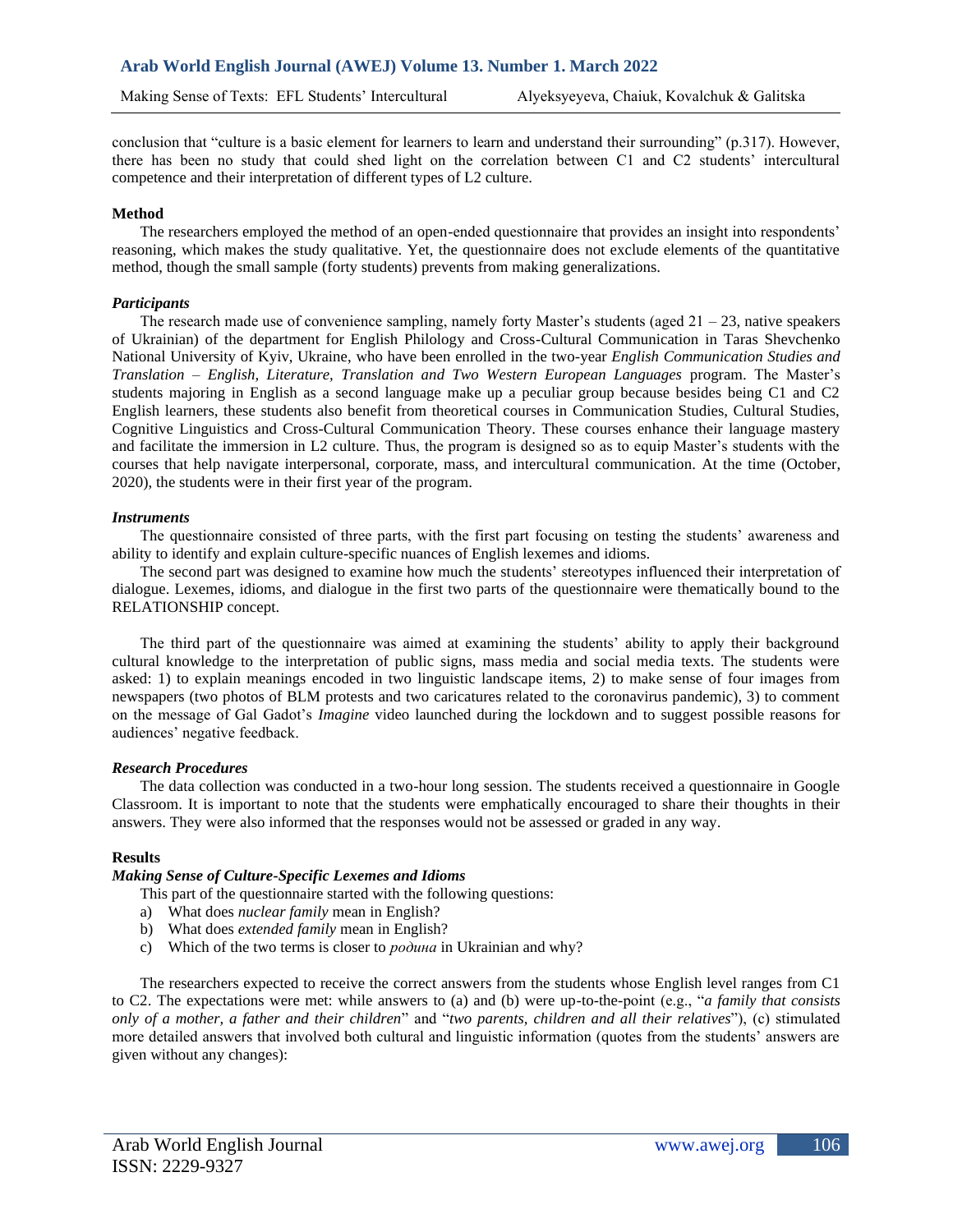*Extended family is closer to the Ukrainian «родина» while nuclear family is more «сім'я». The first one probably derives from the Ukrainian word «рід» that includes all the relatives, distant ones as well and describes the whole "evolution" of the family*.

*In my opinion, the second definition* [extended family] *is closer to родина in Ukrainian, because, in spite of current tendency, in Ukraine a lot of families still celebrate holidays in the family circle, with all the relatives we have. A lot of grandparents help their children to care of grandsons and granddaughters, many of them live together and share everyday life. In my family we have strong relationships with grandparents and aunts, and even cousins. We usually try to help each other or just to communicate occasionally*.

Another set of lexical items to comment on contained the following lexical items:

- a) A starter marriage
- b) A stormy relationship
- c) One's significant other

(a) and (c) proved to be challenging. One may assume that *nuclear* and *extended family* are mentioned in ELT materials; *stormy relationship* is metaphorical and quite transparent. *Starter marriage* as a concept is, however, not part of Ukrainian culture, which remains rather traditional and views marriage as a long-term/life-long relationship between a man and a woman. So, nine students did not come up with any explanation of a *starter marriage*, 23 participants got involved in a 'guessing game', each of them arriving with a varying degree of accuracy to the actual meaning:

*new marriage? (not sure) a couple that has just married, I guess No idea, probably something connected with the first marriage*

Only eight students gave the correct definition without any markers of uncertainty (*first unsuccessful marriage that does not last long; the first marriage of a person*), yet these answers cannot be considered exhaustive, since they miss out on several significant details related to social and material aspects this phenomenon incorporates:

Exclusively refers to [a couple's](https://www.urbandictionary.com/define.php?term=a%20couple%27s) initial marriage, probably at age 24 or less, involving partners with little income and [assets.](https://www.urbandictionary.com/define.php?term=assets) May or may not end with children; will likely not end with more assets than when it began. One or more of the partners may have an advanced degree at the time of divorce. [Subsequent](https://www.urbandictionary.com/define.php?term=Subsequent) marriages are usually to partners higher up the socio-economic scale. (Starter Marriage, n. d.)

*One's significant other* is a circumlocution for a spouse, a life partner or a lover used colloquially to keep marital status, relationship status, gender identity or sexual orientation unspecified. It is noteworthy that though avoiding discriminatory language is an official trend in Ukrainian mass media and political discourse, Ukrainians still hold traditionalist views on relationships. In addition, this collocation does not typically appear in EFL textbooks, so some students failed to define it, and either admitted their ignorance (*I don't know*) or offered a fallacious definition:

#### *one defines the other? (not sure)*

It's the first time I stumbled upon this idiom. Perhaps, it implies the relationship in the couple where one *partner is more authoritative than the other*.

Yet, 36 out of the 40 respondents managed to give the correct definition: *somebody with whom a person has a romantic relationship in which there is a perspective a person with whom one is in a serious romantic relationship I guess it is similar to sayings like "one's second half" in our countries, if you get what I mean.* The third set of questions required commenting on the meaning of the following sayings:

- a) Blood is thicker than water.
- b) Two shorten the road.
- c) Good walls make good neighbors.

(a) means that ["family](https://dictionary.cambridge.org/ru/%D1%81%D0%BB%D0%BE%D0%B2%D0%B0%D1%80%D1%8C/%D0%B0%D0%BD%D0%B3%D0%BB%D0%B8%D0%B9%D1%81%D0%BA%D0%B8%D0%B9/family) [connections](https://dictionary.cambridge.org/ru/%D1%81%D0%BB%D0%BE%D0%B2%D0%B0%D1%80%D1%8C/%D0%B0%D0%BD%D0%B3%D0%BB%D0%B8%D0%B9%D1%81%D0%BA%D0%B8%D0%B9/connection) are always more [important](https://dictionary.cambridge.org/ru/%D1%81%D0%BB%D0%BE%D0%B2%D0%B0%D1%80%D1%8C/%D0%B0%D0%BD%D0%B3%D0%BB%D0%B8%D0%B9%D1%81%D0%BA%D0%B8%D0%B9/important) than other [types](https://dictionary.cambridge.org/ru/%D1%81%D0%BB%D0%BE%D0%B2%D0%B0%D1%80%D1%8C/%D0%B0%D0%BD%D0%B3%D0%BB%D0%B8%D0%B9%D1%81%D0%BA%D0%B8%D0%B9/type) of [relationship"](https://dictionary.cambridge.org/ru/%D1%81%D0%BB%D0%BE%D0%B2%D0%B0%D1%80%D1%8C/%D0%B0%D0%BD%D0%B3%D0%BB%D0%B8%D0%B9%D1%81%D0%BA%D0%B8%D0%B9/relationship) (Cambridge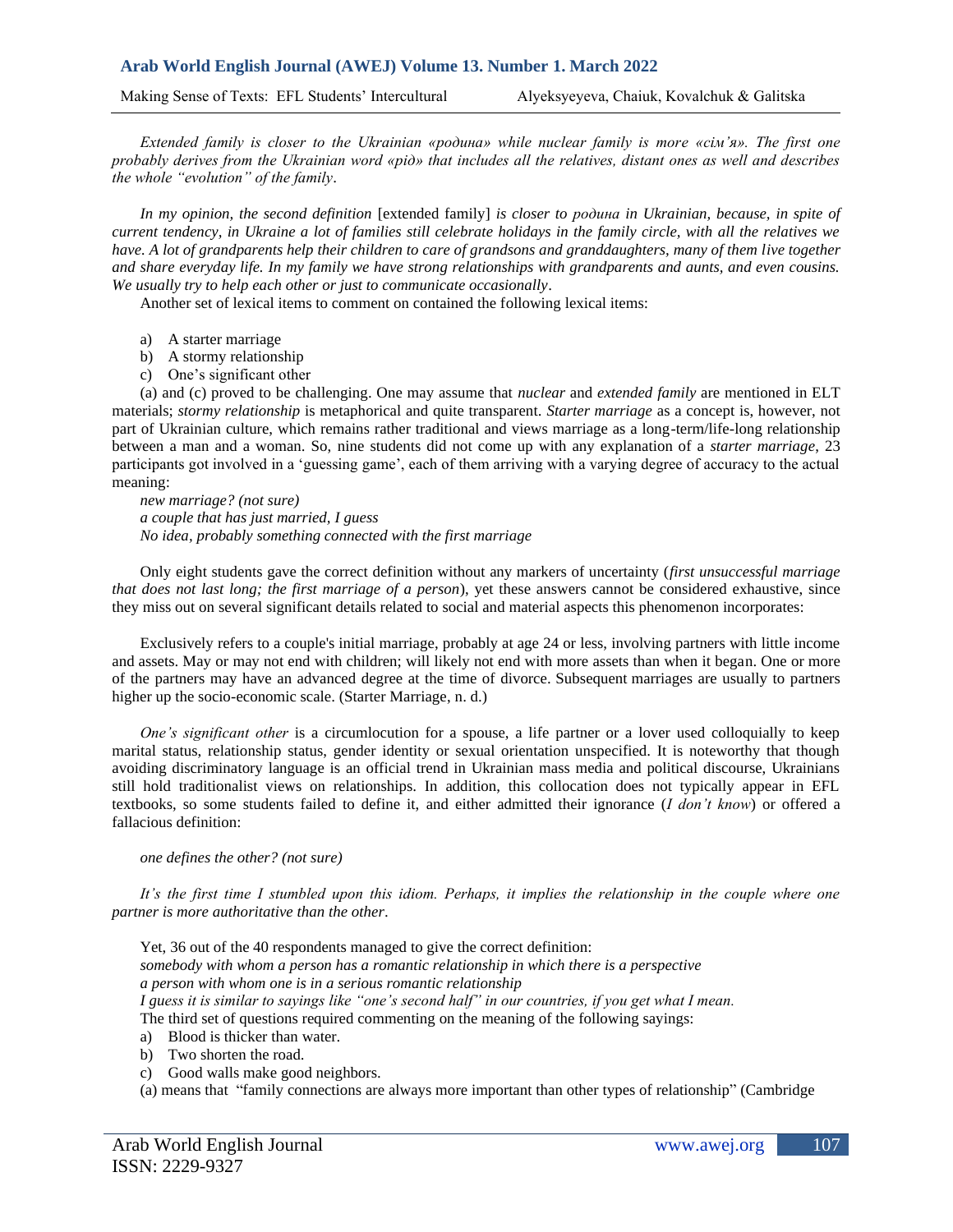Making Sense of Texts: EFL Students' Intercultural Alyeksyeyeva, Chaiuk, Kovalchuk & Galitska

Dictionary, n.d.) and is paralleled by an equivalent Ukrainian saying (*кров не вода*, literally *blood is not water*) built on the same metaphor. It is not surprising that the students had no difficulty offering the correct definition.

(b) comes from Irish and is based on the road metaphor to suggest that "companionship makes life better" (Phelan, 2016). This saying proved to be less transparent to the students: two admitted the failure to make sense of it; the rest of the answers were more or less correct, e.g.,

*it is always good to have a companion, a soulmate being together is easier to do anything, to live*.

Some students focused primarily on the companion's help in an activity rather than the mere presence of a companion:

*two people together can achieve something faster than on their own it is better to do some difficult job with a friend/partner than alone*.

Interpreting (c), which relates to the English concept of privacy, five failed to make sense of the incorporated metaphor and stated this blatantly. 25 respondents, however, decoded the message:

*privacy is something that we should value and makes us cherish one another you need to respect the privacy of other people you will get along better with people if you stay out of each other's business*.

Ten students used their background knowledge, which resulted in misinterpretation of the metaphor. The example below shows that a student relies on the background knowledge about social segregation in the USA to make sense of the saying:

*I guess it means that if you buy a good expensive house in a nice district, your neighbors will be successful and intelligent people, not some random folk from ghettos. I heard it is so in the USA.*

Two answers show the misinterpretation of the adjective *good*: in the saying, *good* means *secure, ensuring privacy,* while the students interpret the *good* as a synonym of *moral, benevolent:*

*It is important to be a good person yourself and this will help you to attract good people into your life. When you do something good for your neighboring person it also benefits yourself.*

## *Making Sense of a Dialogical Text*

As our experience of teaching the Communication Studies course shows, one of the most challenging tasks for students is to realize that their interpretation of interactions in L2 may be fallacious because they arrive at precipitous conclusions grounded on their L1 cultural stereotypes. Yet, these intuitive and hasty inferences provide researchers with ample material that contains the examples of stereotypical thinking and cultural schemata.

The questionnaire offered the students an excerpt from a dialogue where a participant's gender identity is not self-evident. The students' interpretation, therefore, sheds light onto their gender stereotypes and onto their awareness of the impact stereotypes have on perception and interpretation.

The dialogue occurs between a mother and her daughter, who has a baby, Kate. The daughter left for a night out and asked her mother to take care of Kate. The daughter returns home later than expected and has an argument with her irritated mother:

"I drove home at high speed, the roads clear of rush-hour traffic because it was so late. Mum was tightlipped and suspicious when I arrived. 'What kind of time do you call this?' she demanded. 'Sorry,' I gasped. 'I lost track of time.' 'I've fed Kate,' she told me. 'Thanks, Mum.' 'Five times.' 'Thanks, Mum.' 'And I've changed her.' 'Thanks, Mum.' 'Three times.' 'Thanks, Mum.'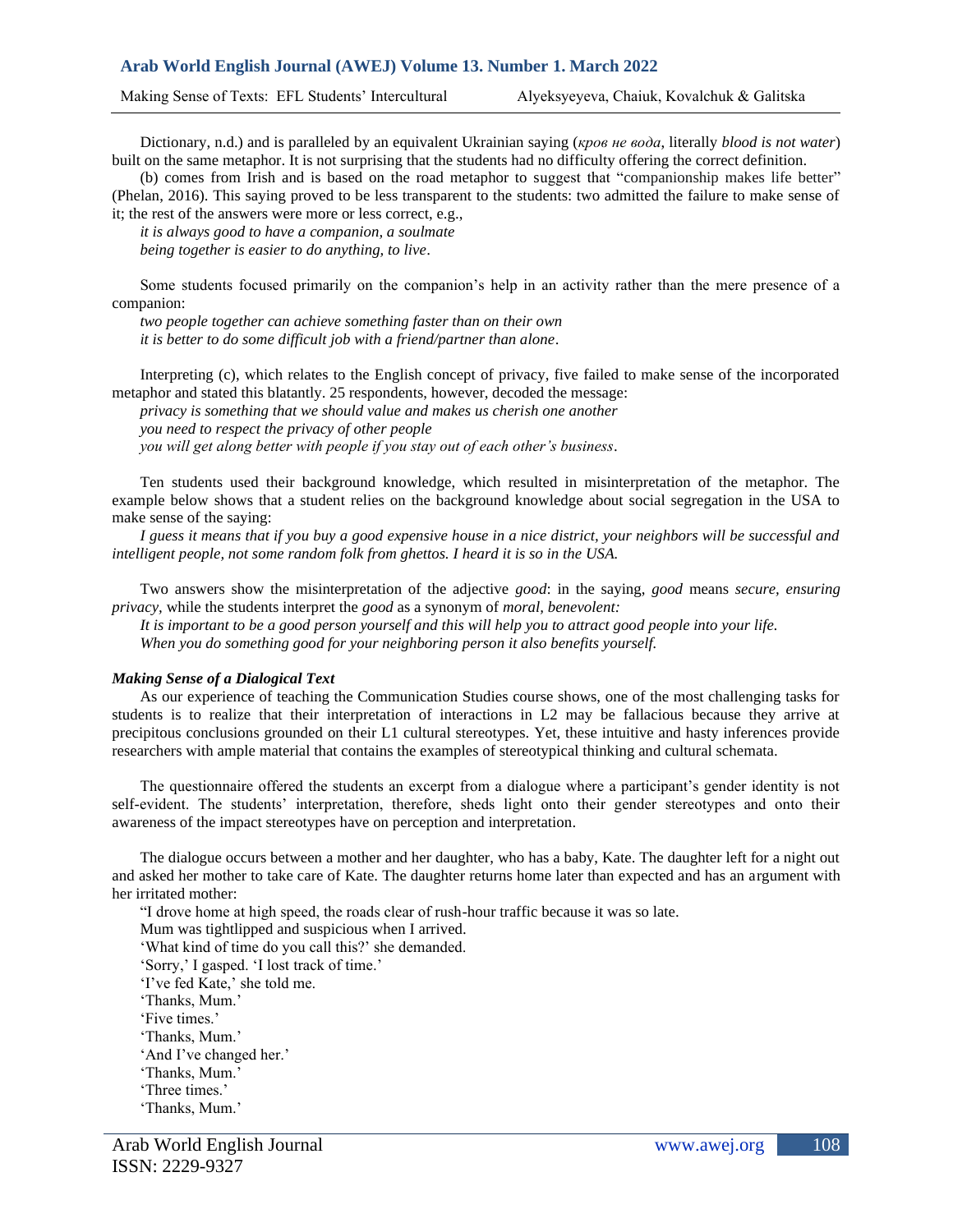Making Sense of Texts: EFL Students' Intercultural Alyeksyeyeva, Chaiuk, Kovalchuk & Galitska

'I hope you're grateful.' 'Oh, I am, Mum.' 'She's not my child, you know.' 'I know, Mum.' 'My childrearing days are over.' 'I know, Mum.'

Then she was really suspicious. Why was I being so nice? Hurriedly, I raised my voice at her. 'She's your flesh and blood too, you know,' I told her" (Keyes, 2005, pp.223-224).

The students' task was to comment on the relationship between the participants and the subject of their conversation.

While the baby-sitting context was identified correctly by all the forty students, only ten showed awareness that the narrator's gender identity is ambiguous:

*A dialogue takes place between a mother and her daughter or son, who have left their mother to look after their child. The mother is very indignant that he/she was not at home all day and she had to sit with the child all day.* 

*The participants are a mother and her son or daughter. Mother is dissatisfied with the behavior of her son/daughter. She doesn't like the fact that she has to look after her granddaughter.*

Another ten participants decided that the dialogue occurs between a mother and a son: *The participants are mom and her son. This dialogue [is] about a son who arrived home late while his mother was watching her granddaughter.* 

*The dialogue is about a young, probably divorced man, and his mom, who is taking care of his child while he's at work till the late night.*

Twenty students, however, wrote that

*[i]t's a dialogue between two women: a mother and a daughter. The last one has a newborn baby and is back home at late hours. Grandmother (mum in dialogue) is furious about having to look after the baby while her daughter is hanging out somewhere.* 

Though this interpretation coincides with the actual situation in the story, the dialogue does not provide any clue for this interpretation.

# *Making Sense of Linguistic Landscape Signs*

The students were asked to comment on the meanings of the two signboards and the means employed to deliver them:



*Figure 1.* Signboards of eateries offered in the questionnaire

All students recognized the NY (New York) reference in (a), which catches the eye at once: *Frankly speaking, I don't see any concrete coding in this photo besides the NYC name.*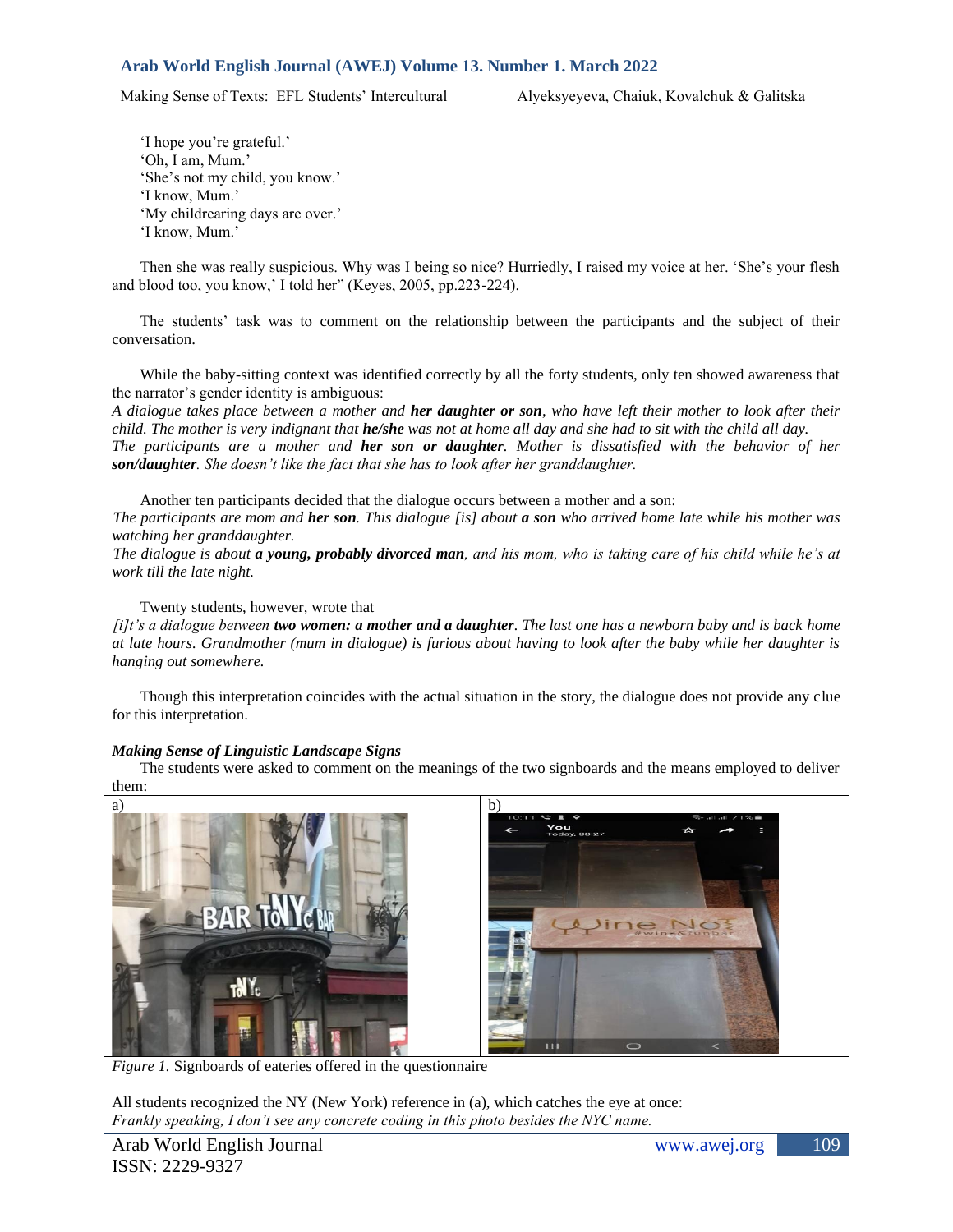Making Sense of Texts: EFL Students' Intercultural Alyeksyeyeva, Chaiuk, Kovalchuk & Galitska

Few (three out of forty) were able to discern the word 'tonic': *This bar can offer drinks with tonic that is a key ingredient for all sorts of drinks. Tonic is a specific kind of water typically used for some alcohol cocktails.*

None, however, related tonic as a usual ingredient for cocktails to New York City, known for its cocktail culture (A (Brief) History of the Cocktail, n.d.).

Sign (b) proved to be more transparent for interpretation, the most exhaustive comment being *The "w" looks like two wine glasses, the "t" looks like a corkscrew. Because of the "t" being blended and phonetic similarity, the collocation resembles a phrase "Why not?" as if inviting the customer for a glass of wine, since he/she themselves may think that there is no substantial reason to refuse.* 

| Table 1. Meaningful elements of linguistic landscape signs and their recognizability |                                                      |                                                                                                                                                                                                                         |  |  |  |
|--------------------------------------------------------------------------------------|------------------------------------------------------|-------------------------------------------------------------------------------------------------------------------------------------------------------------------------------------------------------------------------|--|--|--|
| Number of<br>students*                                                               | Component explicated                                 | Example                                                                                                                                                                                                                 |  |  |  |
| 30                                                                                   | "Wine NoT" alludes to Why not?                       | I guess, this signboard means "why not drink<br>$\text{wine?}$ "                                                                                                                                                        |  |  |  |
| 19                                                                                   | "W" is styled so as to stand for two wine<br>glasses | Two wine glasses are used to intertwine with<br>each other and represent the letter " $W$ ". This is a<br>great idea as you don't need to read the whole<br>signboard to understand that you can have a<br>drink there. |  |  |  |
| 6                                                                                    | "T" is styled so as to look like a corkscrew         | The first letter W is written in the shape of two<br>wineglasses and the last letter $(T)$ of the second<br>word is written in the shape of a corkscrew.                                                                |  |  |  |
|                                                                                      | The signboard reads "Wine No1"                       | The pun in the slogan is used. "Wine no 1" can<br>also be read as "why not?". It encourages people<br>to come in and drink wine.                                                                                        |  |  |  |

Detailed results are given in the table1:

Table 1. *Meaningful elements of linguistic landscape signs and their recognizability*

\* The total is 56 (more than the number of respondents) because the students tended to mention more than one element of the signboard in their answers.

Thus, the students focused their attention on the verbal component of the sign that draws on the phonetic similarity with the *why not?* phrase; visuals attracted less attention, especially if they occur in the final position, which is the 'T' in the righthand part of the sign (probably because both the English and the Ukrainians read from left to right).

# *Making Sense of Mass Media Texts*

The next question of the questionnaire contained two mass media images related to Black Lives Matter protests that caught the public eye in 2020. The students were asked to comment on the characters, their actions, the message of the images as well as to indicate the elements that they used as cues for interpretation.



*Figure 2.* Mass media images offered in the questionnaire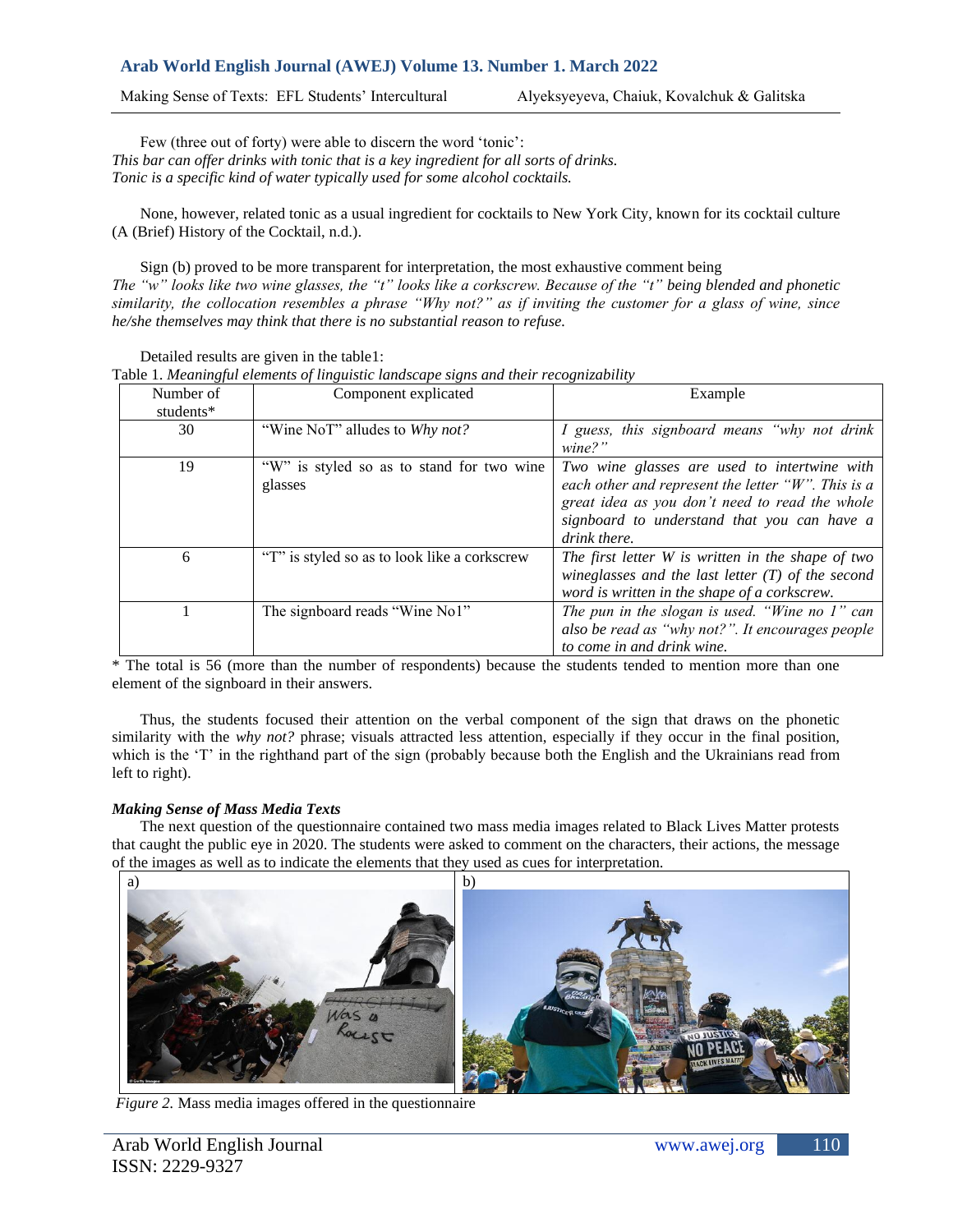Making Sense of Texts: EFL Students' Intercultural Alyeksyeyeva, Chaiuk, Kovalchuk & Galitska

Most students (except four) successfully decoded the context and the sense of the newspaper photos (a) and (b). To interpret (a), the students paid attention mainly to the verbal component (the inscription on the monument and the graffiti) and then the protesting gestures of the people in the photo. Yet, the accuracy and depth of explanations varied. Here are the examples of the correct, but superficial answers (these make up the majority of the interpretations (36 out of 40):

In the picture we see peaceful protesters who stand against racism. We can understand it by their pose and the *writing on the monument.*

*The way people are standing indicates that they support Black Lives Matter Movement. However, I don't know why they are standing in front of Churchill.*

Four students showed profound background knowledge that helped them to go deeper in their explanations, e.g., *BLM protesters deface the statue of Winston Churchill in London, trying to draw the government's attention both to the racial problem at hand (police killing of George Floyd in the USA) and hypocrisy supported by the monument (Winston Churchill was indeed a racist and stood behind several war crimes, but this part of his biography is mostly ignored). The location is easy to guess by the buildings in the background. This act is probably a part of a big antiracism demonstration.*

(b) was more manageable due to the Black-Lives-Matter slogans on the participants' T-shirts, e.g., *I don't know the person on the second picture, perhaps it is in the USA, something connected to Afroamericans and racism. There are signs on the t-shirts of the people.* 

In fact, a challenge for sense-making in (b) was the historical figure of General Robert E. Lee, whose monument was defaced by the BLM activists. Only two students were familiar with the commander of the Confederate States Army and used the background information in their comments:

*…the location is the USA. I am not sure who is portrayed there, but it is probably Robert E. Lee, who was a confederate and a slave owner. The protesters are trying to express their hurt over the fact that the government ignores their issues, and instead commemorates racist historical figures.*

*If I'm not mistaken it is The Robert Lee Monument in Virginia that has become a center of the demonstration. According to the slogans of the T-shirt of one man No justice No peace Black lives matter, we can understand that this picture also refers to George Floyd protests.*

# *Making Sense of Internet Memes*

The Internet memes chosen for the questionnaire related to the coronavirus, the phenomenon that shook up the world in 2020. (c) stands for the virus itself and is known as *Corona-chan/Wuhan-chan* (only one student used *Corona-chan* in the answer), while (d) uses the *Corona-chan* character wearing the Trump-style wig to encode criticism of Donald Trump's reluctance to adopt restricting policies to stop the spread of the virus.



*Figure 3.* Internet memes offered in the questionnaire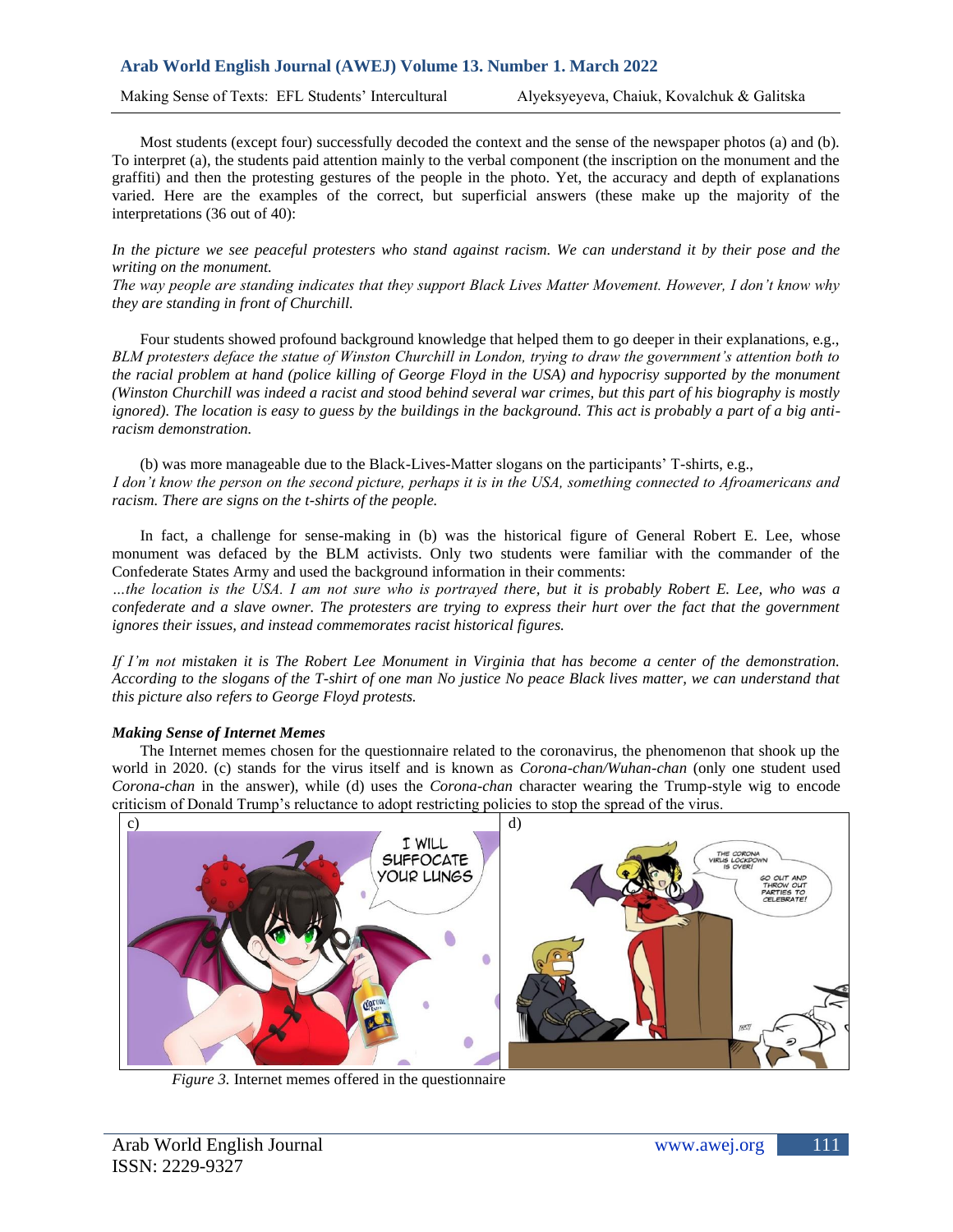The students easily identified (c) as a representation of the virus. They primarily used the verbal components of the image as prompts and only some of the respondents (23 out of 40) also mentioned visuals:

*To be honest I don't really understand the intent behind this picture, what I can guess is this cartoon is impersonating the corona virus, and how vicious it is, judging from the bubble text…*

*I can assume it is a personification of a coronavirus (the beer is a hint). "I will suffocate your lungs" – the virus causes pneumonia and often patients cannot breathe on their own, they are connected to a ventilator.*

*The picture sends us the message to what extent Corona virus is dangerous and what it can do to our lungs. Here pun is used: the shortened name of Coronavirus is Corona, which is the name of beer. What is more, the girl's hair is bunched up in two buns, which look like the coronavirus's moleculas.*

(d) turned out to be less transparent for interpretation. Four students failed to write anything at all to comment on the meme. 32 students, who recognized Trump's hairstyle but did not follow Trump's actions at the beginning of the pandemic, managed to make sense of the meme only partially: some wrote that the meme is related to the USA or Trump, yet could not be more specific:

*[d] showcases the development of COVID-19 situation in the US. People widely protested against quarantine regime and broke the rules of social distancing. Moreover, (…) this anti-quarantine movement was not appropriately controlled by the government, contributing to the rising amount of infected people.*

### *I think this picture can relate to the presidential election in the USA.*

*The message that the picture communicates is not quite clear to me. This is due to the fact that I'm not really into politics. Perhaps, this is somehow connected with Trump's positive test for the virus.*

Only four students had the background knowledge of President Trump's initial views on the pandemic and his wariness of any restricting policies aimed at curbing the virus:

*A caricature of Trump's statement about the non-existence of the virus.* 

*Anime-coronavirus wearing Trump's wig insists on people leaving their homes. It refers to the actions of Donald Trump during the pandemic of Covid-19.*

#### *Making Sense of Social Media (YouTube) Texts*

The last text in the questionnaire tested the students' cultural knowledge that comprises both information on the 20<sup>th</sup>-century English-language pop culture and its actualization during the coronavirus outbreak.

The students were asked to follow the link to the YouTube project by Gal Gadot (bgcyclops, 2020), who invited other celebrities to sing *Imagine*, the famous song written by John Lennon in 1971. The respondents were asked the following questions:

a) What do you know about the song?

b) What message did Gal Gadot and her friends intend to deliver?

c) The audience vehemently condemned the video for a number of reasons. What, in your opinion, were the reasons?

It should be noted that the answers received to (c) can only partly be considered valid for the research because, since the students watched the video individually on YouTube, five of them wrote that they got interested and had a look through viewers' comments, which undoubtedly influenced the students' feedback.

Table 2 contains the quantitative data on the student's answers about their background knowledge.

|                          | song | Lennon | I heard this song for the first time in the<br>Answer   I have never heard this   This song was written by John   viral video where it was played by a<br>trumpeter on an Italian balcony during the<br>lockdown |
|--------------------------|------|--------|------------------------------------------------------------------------------------------------------------------------------------------------------------------------------------------------------------------|
| Number<br>of<br>students |      |        |                                                                                                                                                                                                                  |

Table 2. *Answers to the question about prior knowledge of the song*

Table 3 displays the students' interpretation of Gadot's intended message.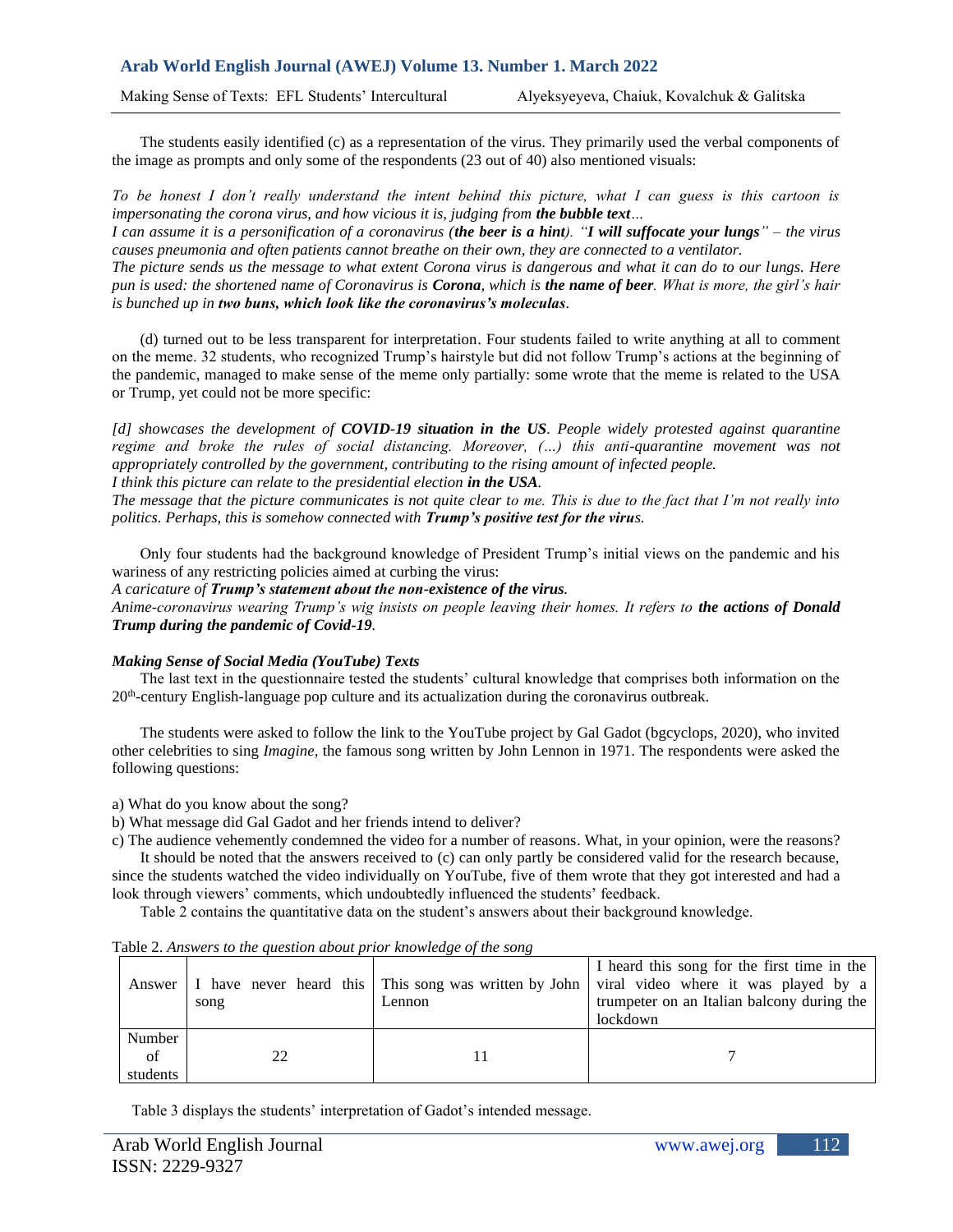Making Sense of Texts: EFL Students' Intercultural Alyeksyeyeva, Chaiuk, Kovalchuk & Galitska

| Table 3. Answers to the question about the message of Gadot s video |                      |                          |                                 |  |  |  |  |  |  |
|---------------------------------------------------------------------|----------------------|--------------------------|---------------------------------|--|--|--|--|--|--|
| Answer                                                              | to cheer the fans up | to bring people together | to support people and reach out |  |  |  |  |  |  |
| Number                                                              |                      |                          |                                 |  |  |  |  |  |  |
|                                                                     |                      |                          |                                 |  |  |  |  |  |  |
| students                                                            |                      |                          |                                 |  |  |  |  |  |  |

Table 3. *Answers to the question about the message of Gadot's video*

Table 4 offers quantitative data on the students' understanding of the audience's negativity. Table 4. *Answers to the question about reasons for criticism of the video*

|          | callousness<br>and      | celebrities' hypocrisy | celebrities' wrong | poor quality of singing and |  |  |  |
|----------|-------------------------|------------------------|--------------------|-----------------------------|--|--|--|
| Answer   | social<br>acceptance of |                        | choice of          | video                       |  |  |  |
|          | inequality              |                        | supportive actions |                             |  |  |  |
| Number   |                         |                        |                    |                             |  |  |  |
| of       | 20                      | 10                     |                    |                             |  |  |  |
| students |                         |                        |                    |                             |  |  |  |

The examples of the students' comments on audiences' criticism are below:

(1) Callousness and acceptance of social inequality: *I believe that it is somewhat offensive to the people who were impacted by the COVID-19 outbreak the most – people who lost all their sources of income, who can barely afford their living and those who must serve the country as "front-line workers". There is no way that listed people can listen to the wealthy billionaires (…) sing the lines "imagine no possessions" from their mansions. Considering all this, the message "we are all in this together" expressed by Gal Gadot rings incredibly false and hypocritical, because – not really. Some people have it much worse.*

(2) Celebrities' hypocrisy: *The video was criticized because it was of no use and everyone started saying that it was just PR from the stars / These are celebrities having a lot of money and great houses but wishing for the opposite or pretending they understand ordinary people.*

(3) Celebrities' wrong choice of supportive actions: *They could easily donate to any of the charities that work to help those affected or in need, or try and promote wearing masks, or just use their platforms a bit more wisely and much more direct than just signing a song via video on YouTube.*

(4) Poor quality of singing and video: *I think they were criticized for their singing skills (because sometimes it was hard to listen to).*

# **Discussion**

The students' responses to the questionnaire show that the depth of their interpretation of L2 items varies: the students' comments on individual English lexical items from the thematic field RELATIONSHIPS reveal the role of ELT materials that introduce learners to some cultural specifics of interpersonal relations. The comparative questions in the questionnaire enable the students to show their ability to see similarities and differences between 'equivalent' English and Ukrainian lexemes. Yet, no ELT textbook contains the entire set of lexical items from a thematic field. In the current research, the set of the 'missing' lexemes was represented by *starter marriage* and *one's significant other*. *Starter marriage* verbalizes a concept foreign to the students' L1 culture. *One's significant other* is used to comply with communicative norms that are not typical of the students' speech communities; it is part of 'inclusive language' employed to avoid references to stereotypes and preconceptions that may offend or demean people. The students' interpretation of unfamiliar vocabulary relies on their L1 cultural assumptions.

The students' interpretation of sayings demonstrates that sense-making is efficient if the students' native language offers the equivalent or draws on a similar metaphor. In the latter case, students deduce the meaning of a saying correctly. Yet, if an idiom focuses on a concept which does not exist in students' native culture (e.g., 'privacy'), students primarily draw on the knowledge of their native culture when inferring its meaning.

Making sense of interaction between family members caused less uncertainty and doubts among students, probably due to the familiar setting and assumed universality of family relations and roles. The students were lulled into complacency and tended to extrapolate their cultural stereotypes without being aware that the text offered an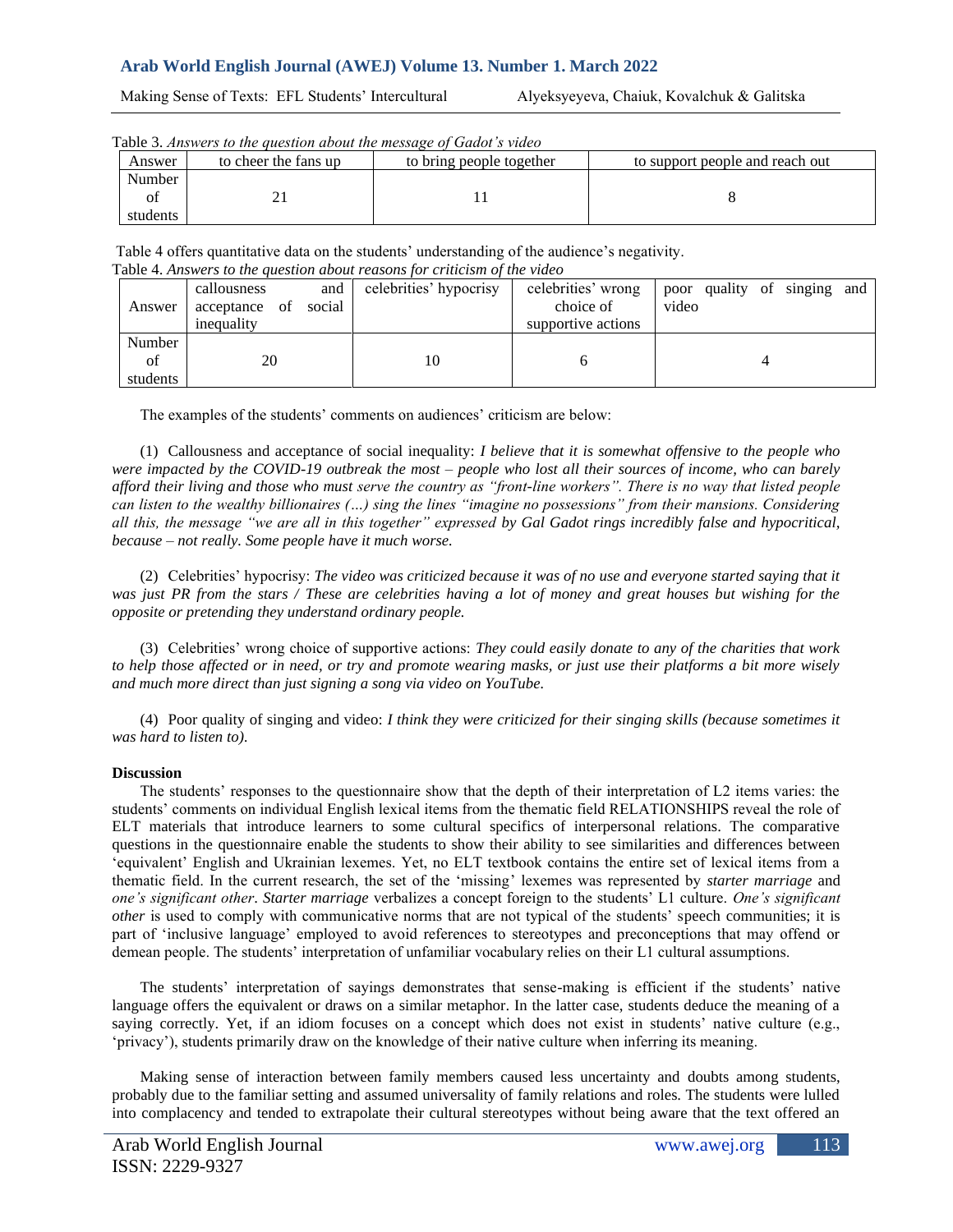information gap and that they filled it in at their discretion. Thus, since in Ukrainian culture it is primarily mothers who take care of children, in case the childminder's gender is not specified as male, the students' interpretation drew on the 'by-default' assumption.

The students' sense-making of texts from public, mass and social media discourse shows that they have accumulated sufficient background knowledge to make sense of present-day texts from these domains: the Master's students noticed components and their interrelation in multimodal texts, recognized the general message, and showed rather profound knowledge of the current events. Yet, they missed out on the elements that require more profound culture-specific background knowledge, e.g., associating New York with cocktail culture, correlating events or personalities from the past with current political and social trends in L2 culture. Cognitive lacunas prevented the students from the comprehensive understanding of texts built on intertextuality such as Gadot's *Imagine* project, which illustrates the fact that, when transferred to a new signifying system, old texts require rearticulation of the ethic (Kristeva, 1980): Lennon's message was received favorably by the public in 1971, but the same message delivered by celebrities in 2020 sparkled negative reactions. Yet, the students identified correctly the causes of the project's failure, which shows their social and emotional intelligence. Thus, the Master's students' interpretation of L2 mass and social media texts was overall accurate but incomplete: the students recognized and made sense of the message in general but failed to see deeper layers rooted in the culture of L2 community. When having difficulties interpreting a text, the students relied on their L1 cultural stereotypes and assumptions.

## **Conclusion**

The exploratory research approaches the development of Master's students' intercultural competence through examining their sense-making of different types of L2 items, which determines the originality of the study. The analysis has revealed the following regularities in the subjects' interpretation of English vocabulary, interpersonal interactions, public, mass and social media texts. Lexemes introduced in ELT materials pose no difficulty for the students and, when encouraged, the students have no difficulty explaining their culture-specific features. Yet, the interpretation accuracy decreases considerably and L1 influence strengthens if the English language unit verbalizes a culture-specific concept absent from textbooks or draws on a metaphor foreign to the students' native culture. A similar process is registered for dialogical texts, whose interpretation follows 'by-default' sense-making: the students are not aware of their cultural bias and rely on stereotypes of Ukrainian culture when making sense of interpersonal interaction. Linguistic landscape signs and texts from mass media and social media do not pose a challenge to interpreting in general because the students follow ongoing events in the L2 community. Yet, the students do not have sufficient L2 culture-specific background knowledge and, therefore, their understanding of a text message lacks depth. Thus, teaching L2 to Master's students who major in English should be focused on enhancing their cultural awareness and intercultural competence as well as prepare them for the permanent development of the latter.

#### **Recommendation**

The results of the study suggest that EFL teachers of Master's students majoring in English should (1) make students aware of their L1 cultural schemata and help them develop a critical attitude to their precipitous judgments, (2) teach them to approach every text as a phenomenon made up of many meaningful components (images, lexemes) and many layers of meanings, and (3) make it a student's habit to discover L2 culture on their own.

# **About the Authors**:

**Iryna O. Alyeksyeyeva is** an Associate Professor of Taras Shevchenko National University of Kyiv, Ukraine, delivers lectures in *Communication Studies* and *Cross-Cultural Communication* and focuses on the problem of culture-language-communication correlation in her works. ORCID ID: https://orcid.org/0000-0002-3109-0331.

**Tetyana A. Chaiuk**, an Associate Professor of Taras Shevchenko National University of Kyiv, Ukraine, explores the problem of cross-cultural communication and culture-language-communication correlation, with the results of her studies presented in her articles.

ORCID ID: https://orcid.org/ 0000-0001-5318-688X.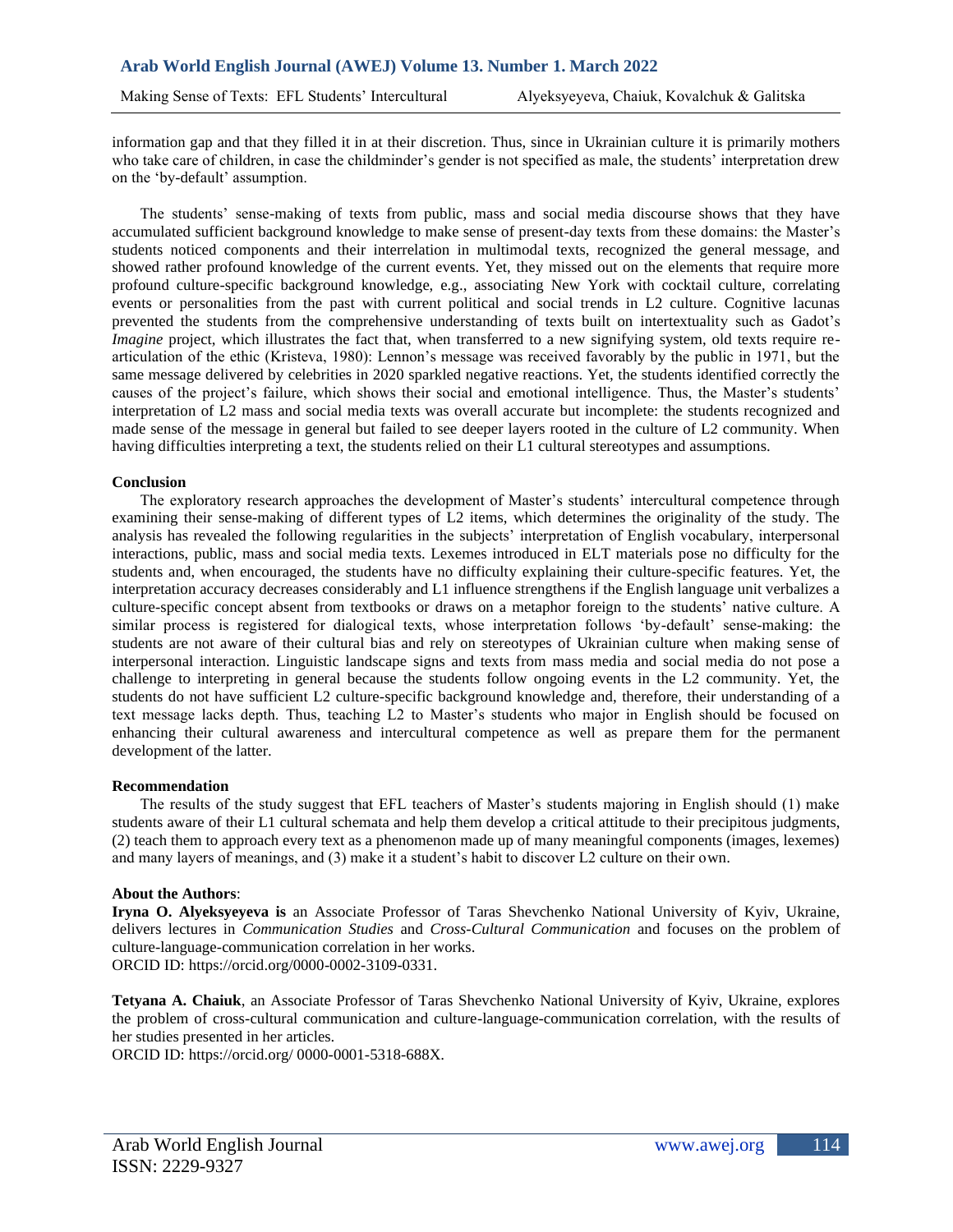**Iryna V. Kovalchuk**, an Assistant Professor at the Department of English Philology and Cross-Cultural Communication of Taras Shevchenko National University of Kyiv, Ukraine, teaches courses on *General English, Business English,* and *Communication Strategies*. ORCID ID: [http://orcid.org/0000-0002-4740-4139.](http://orcid.org/0000-0002-4740-4139)

**Elizaveta A. Galitska** defended her Ph.D. paper in Linguistics at the National Taras Shevchenko University of Kyiv in 2019. She teaches high school advanced students at Gymnasium # 86 "Consul" in Kyiv, Ukraine, paying special attention to the cross-cultural aspect of studies.

ORCID ID: [https://orcid.org/0000-0002-0859-1322.](https://orcid.org/0000-0002-0859-1322)

# **References**

A (Brief) History of the Cocktail. (n.d.). Available at https://vinepair.com/spirits-101/history-of-the-cocktail/

Al Asadi, S.S. (2020). Intercultural Awareness and Writing through the Use of WebQuest: Iraqi Students at Al-Awsat Technical University as a Case Study. *Arab World English Journal (AWEJ) Special Issue on CALL (6)*. 379-393.

DOI:https://dx.doi.org/10.24093/awej/call6.25

- Almujaiwel, S. (2018). Culture and Interculture in Saudi EFL Textbooks: A Corpus-Based Analysis. *Journal of Asia TEFL, 15*(2), 414-428. Doi: 10.18823/asiatefl.2018.15.2.10.414
- Awayed-Bishara, M. (2015). Analyzing the cultural content of materials used for teaching English to high school speakers of Arabic in Israel. *Discourse & Society, 26*(5), 517-542. [https://doi.org/10.1177/0957926515581154](https://doi.org/10.1177%2F0957926515581154)
- Bagui, H., & Adder, F. Z. (2020). Promoting Students' Intercultural Communicative Competence through English Literary Texts: Students' Attitudes and Teachers' Challenges. *Arab World English Journal*, *11* (2) 85-93. DOI: <https://dx.doi.org/10.24093/awej/vol11no2.7>
- Bgcyclops. (2020, March 19). *Gal Gadot singing Imagine with other stars* [Video]. YouTube. Available at <https://www.youtube.com/watch?v=bQK32bwvRuI>
- Bin Towairesh, A. A. (2021). EFL Students' Awareness of Culture-Specific Words and Concepts: The Challenges and Opportunities for Students in a Saudi Undergraduate English Program. *Arab World English Journal, 12*(3), 3-15. DOI:<https://dx.doi.org/10.24093/awej/vol12no3.1>
- Blood is thicker than water. (n. d.). In *Cambridge Dictionary*. Available at [https://dictionary.cambridge.org/ru/%D1%81%D0%BB%D0%BE%D0%B2%D0%B0%D1%80%D1%8C/%D0](https://dictionary.cambridge.org/ru/%D1%81%D0%BB%D0%BE%D0%B2%D0%B0%D1%80%D1%8C/%D0%B0%D0%BD%D0%B3%D0%BB%D0%B8%D0%B9%D1%81%D0%BA%D0%B8%D0%B9/blood-is-thicker-than-water) [%B0%D0%BD%D0%B3%D0%BB%D0%B8%D0%B9%D1%81%D0%BA%D0%B8%D0%B9/blood-is](https://dictionary.cambridge.org/ru/%D1%81%D0%BB%D0%BE%D0%B2%D0%B0%D1%80%D1%8C/%D0%B0%D0%BD%D0%B3%D0%BB%D0%B8%D0%B9%D1%81%D0%BA%D0%B8%D0%B9/blood-is-thicker-than-water)[thicker-than-water](https://dictionary.cambridge.org/ru/%D1%81%D0%BB%D0%BE%D0%B2%D0%B0%D1%80%D1%8C/%D0%B0%D0%BD%D0%B3%D0%BB%D0%B8%D0%B9%D1%81%D0%BA%D0%B8%D0%B9/blood-is-thicker-than-water)
- Bouslama, A., & Benaissi, F. B. (2018). Intercultural Competence in ELT Contexts: A Study of EFL Teachers' Perceptions. *Arab World English Journal, 9*(4), 122-135. DOI: [https://dx.doi.org/10.24093/awej/vol9no4.8\](https://dx.doi.org/10.24093/awej/vol9no4.8/)
- Byram, M. (1997). *Teaching and Assessing Intercultural Communicative Competence*. Clevedon, UK: Multilingual Matters.
- Chaouche, M. (2016). Incorporating Intercultural Communicative Competence in EFL Classes. *ASELS Annual Conference Proceedings* (pp. 32-42). Mohammed V University of Rabat, Morocco. Available at <https://awej.org/images/conferences/Aselesproceccdingsmorocco2016/aselsproceedings2016.pdf>
- Chen, G., & Starosta, W. J. (1996). Intercultural communication competence: A synthesis. In B. Burleson (Ed.), *Communication yearbook 19* (pp. 353-383). Thousand Oaks, CA: Sage.
- Chomsky, N. (1965). *Aspects of the Theory of Syntax*. Cambridge, MA: MIT Press.

Furstenberg, G. (2010). A dynamic, web-based methodology for developing intercultural understanding. *Proceedings of the 3rd international conference on intercultural collaboration* (pp. 49-58). Available at https://www.academia.edu/21955457/A\_dynamic\_web-

- based\_methodology\_for\_developing\_intercultural\_understanding
- Gómez Rodríguez, L. F. (2015). The Cultural Content in EFL Textbooks and What Teachers Need to Do about It. *Profile Issues in Teachers' Professional Development, 17*(2), 167-187[. Doi: 10.15446/profile.v17n2.44272](https://doi.org/10.15446/profile.v17n2.44272)
- Goodenough, W.H. (1957). Cultural Anthropology and Linguistics. In P. L. Garvin (Ed.), *Report on the 7th Annual Round Table Meeting in Linguistics and Language* Study (pp. 109-173). Washington DC: Georgetown University.
- Hymes, D.H. (1972). On Communicative Competence In J.B. Pride & J. Holmes (eds), *Sociolinguistics: Selected Readings* (pp. 269-293). Harmondsworth: Penguin.
- Ketchum, E. M. (2006). The cultural baggage of second language reading: An approach to understanding. *Foreign Language Annals, 39*(1), 22-42. DOI: [10.1111/j.1944-9720.2006.tb02247.x](https://doi.org/10.1111/j.1944-9720.2006.tb02247.x)
- Keyes, M. (2005). *Watermelon*. London: Arrow.